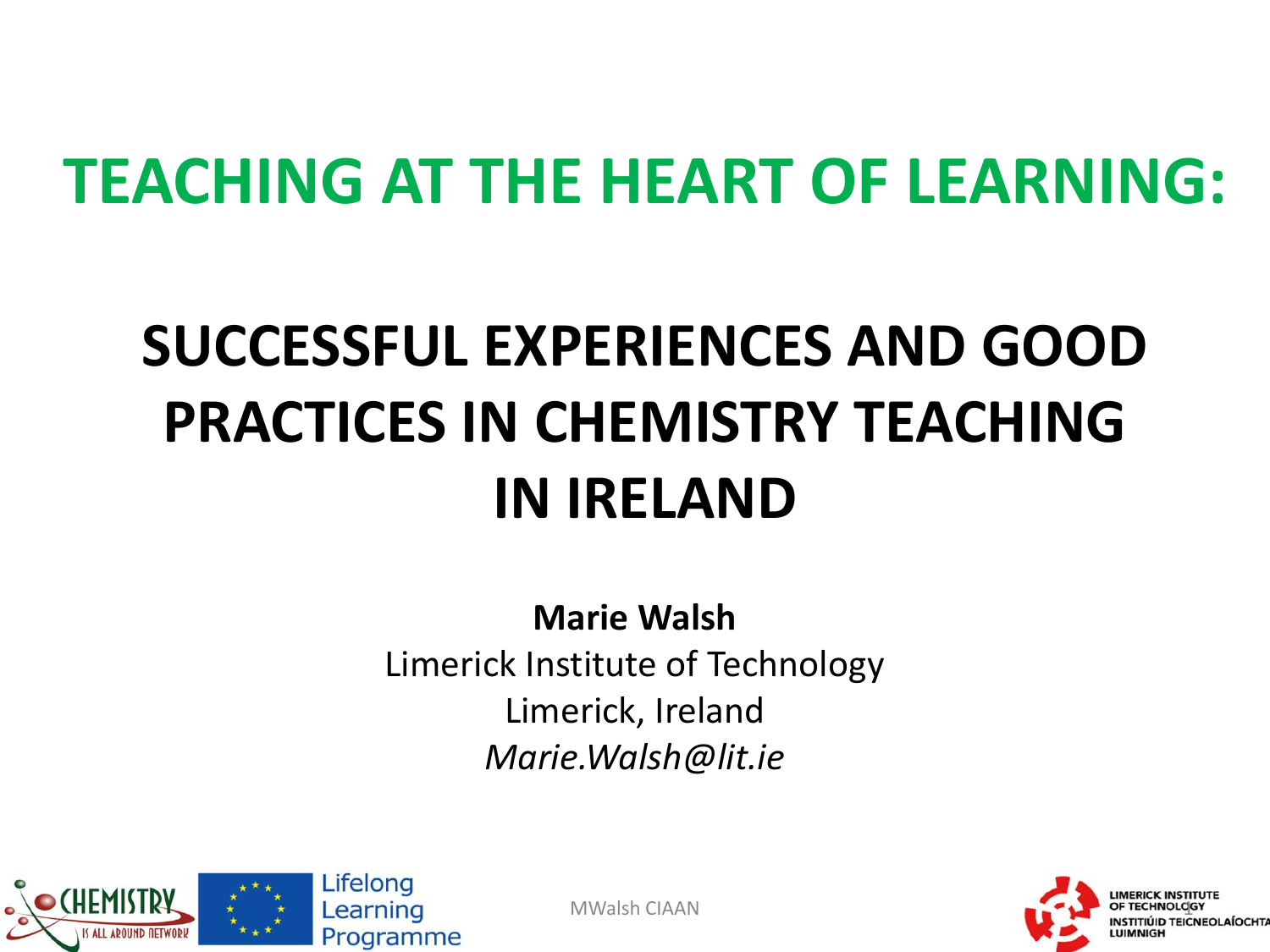### **Successful experiences and good practices**

- **Initial teacher education**: correct balance between Subject Content Knowledge and Pedagogical Skills Training.
- **Continuing personal development:** adequate supports and relevant content.
- **Connections** between **chemical education research**  and chemistry in the classroom to inform innovation in teaching.
- Implementing **Information Communication Technologies** (ICTs) as an aid rather than a substitute.
- **Networking and sharing of experiences**.



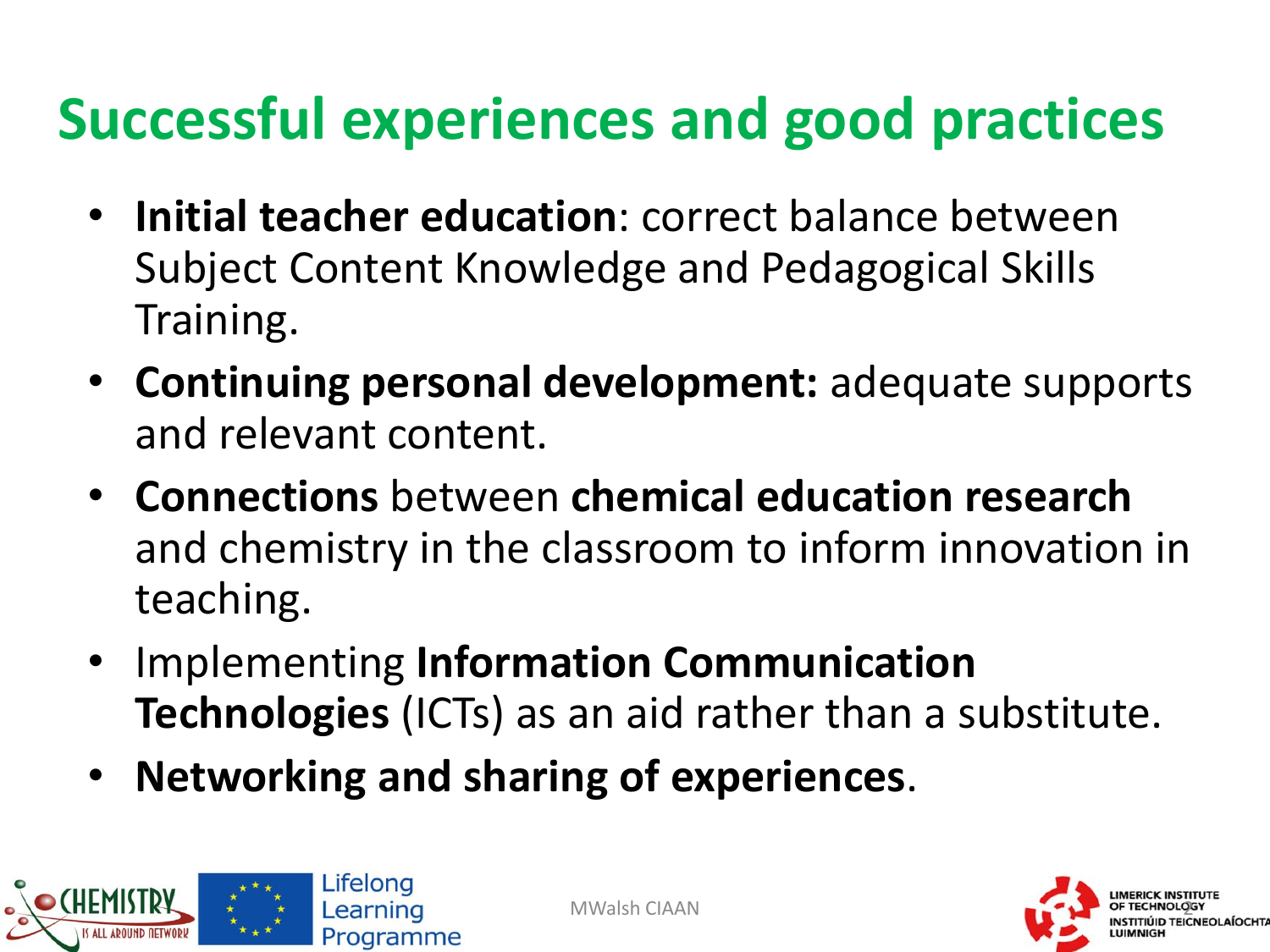### **TEACHING AT THE HEART OF LEARNING:**

#### **OLD VIEW**

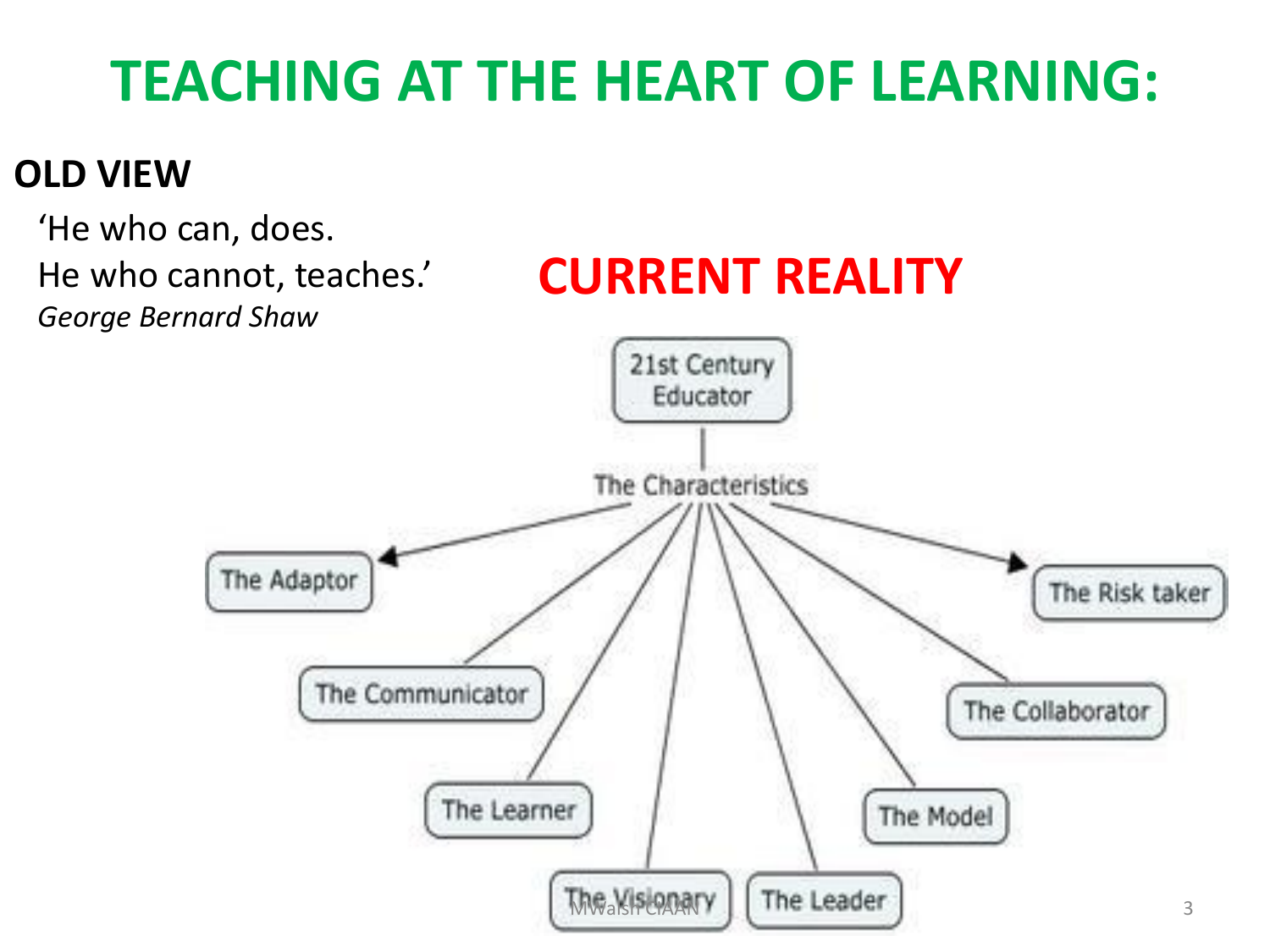### **Initial Teacher Education**



- Concurrent *or* consecutive training.
- Better symmetry between **Subject Content Knowledge** and **Pedagogical Skills Training**.
- Study of Chemistry as a major subject in the degree extending over at least 3 years and of the order of 30% minimum of that period.
- Degree course content to show that the knowledge and understanding required for teaching Chemistry to the highest level in post-primary education has been acquired.



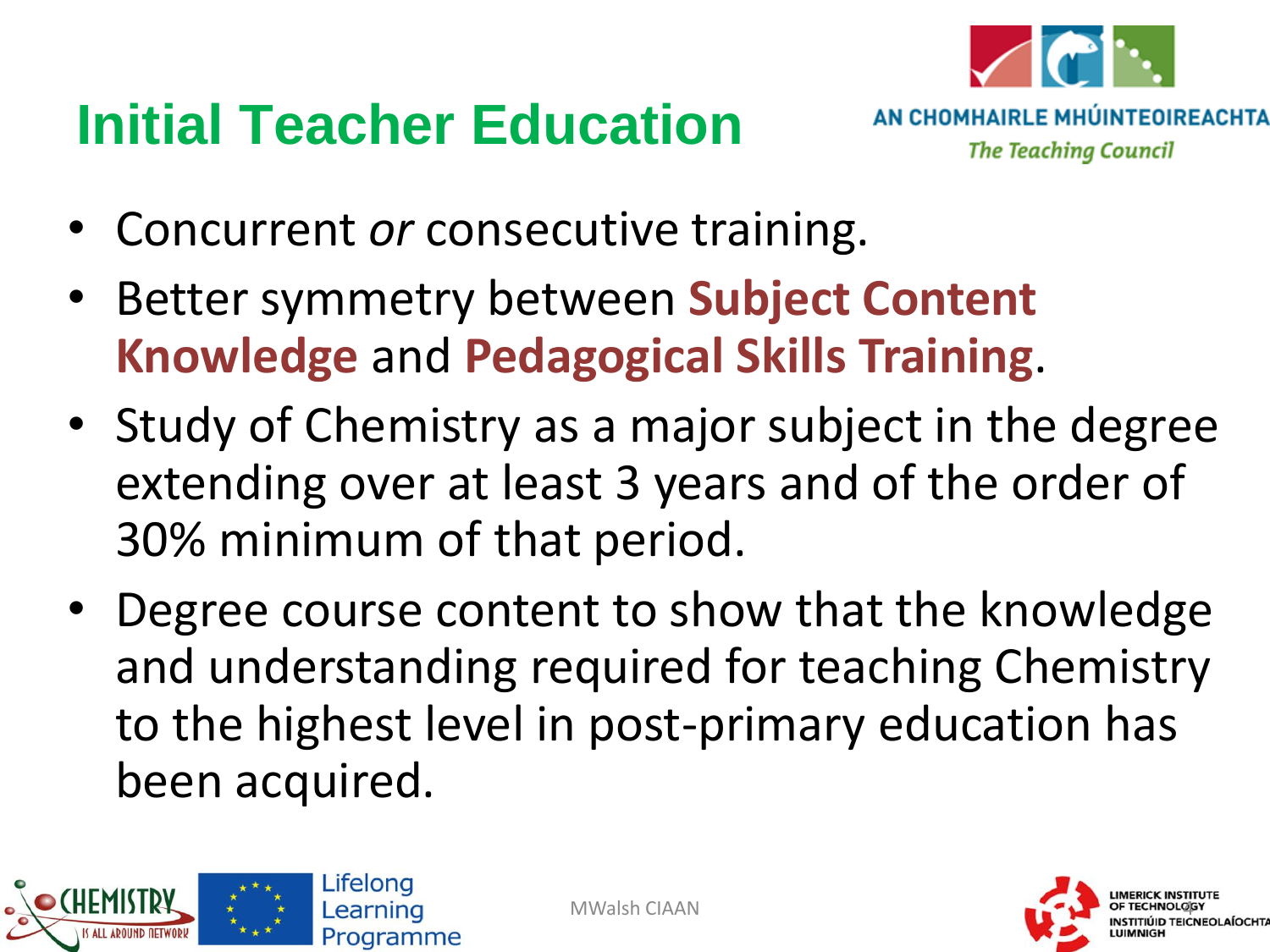## **Support for Newly Qualified Teachers and Non-specialist Teachers**

- **Induction and Registration:** defined programmes.
- **Professional Development Service for Teachers - PDST**
- **Royal Society of Chemistry - RSC**
- **The National Centre for Excellence in Mathematics and Science Teaching and Learning**



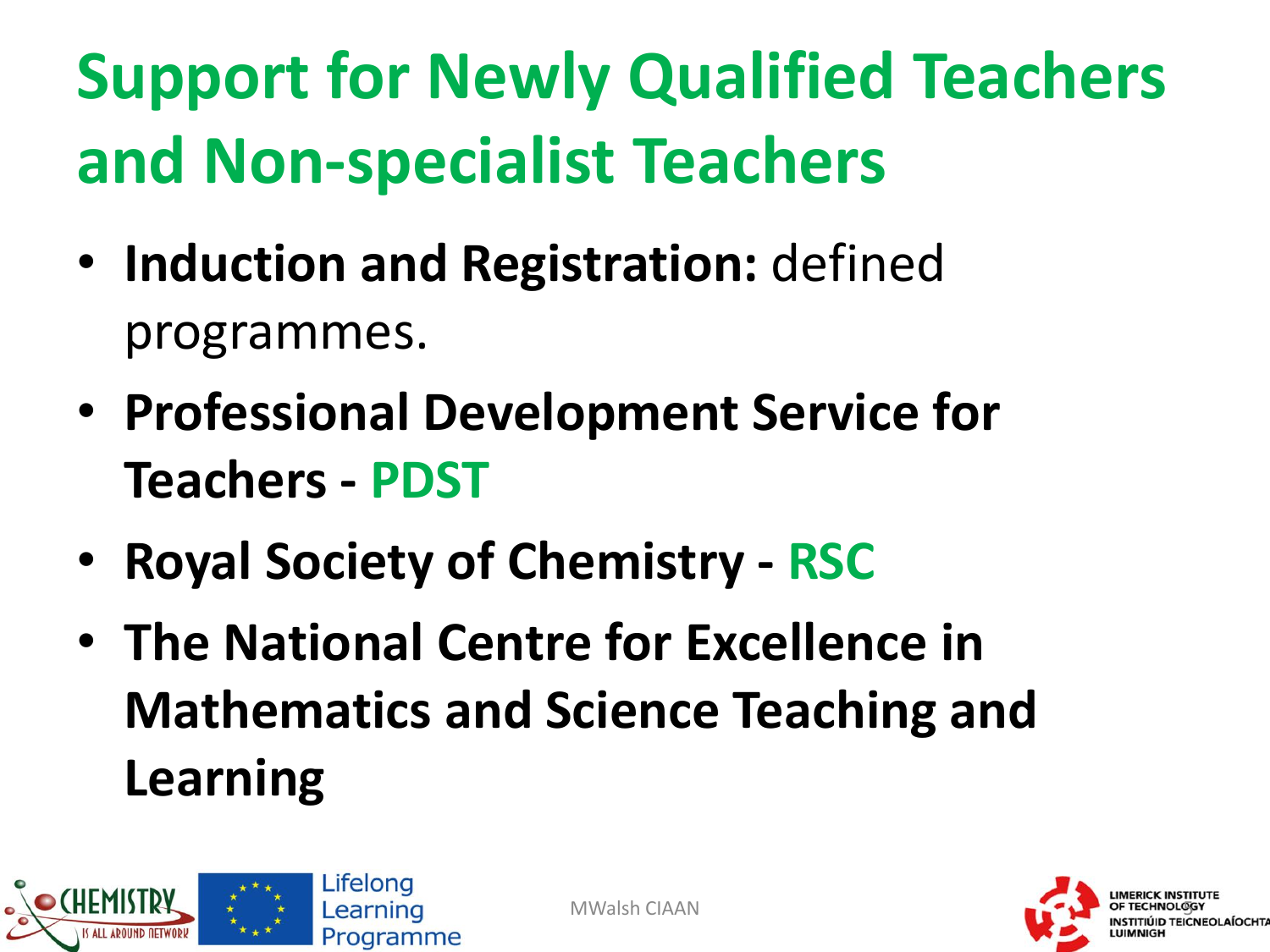**The National Centre for Excellence in Mathematics and Science Teaching and Learning CE-MSTL** 

- Projects in the Centre address important issues such as adapting good practices in science teaching and learning for use in Ireland - by research interventions in schools and other institutes and piloting such practices.
- These are then disseminated through Continuous Professional Development events organised by the Centre and all materials are made available on the NCE-MSTL website.





**National Centre for Excellence** 

in Mathematics and Science Teaching and Learning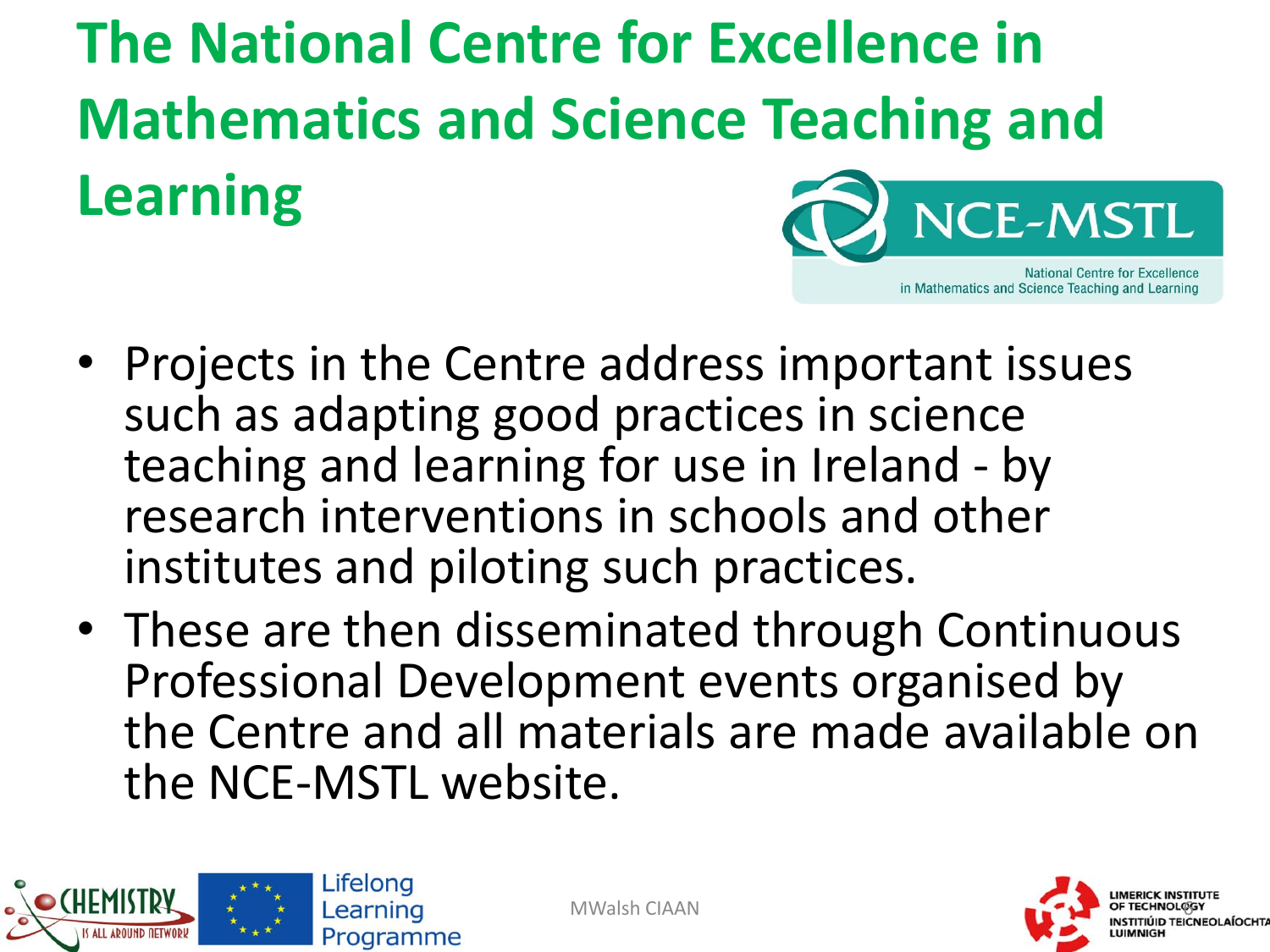## **Supporting the Practising Teacher**

**Continuing Professional Development**

- **Workshops**
- **Supports**



- *iChemistry:* **annually updated resource CD**
- **Amgen Teach**
- **School-based support**



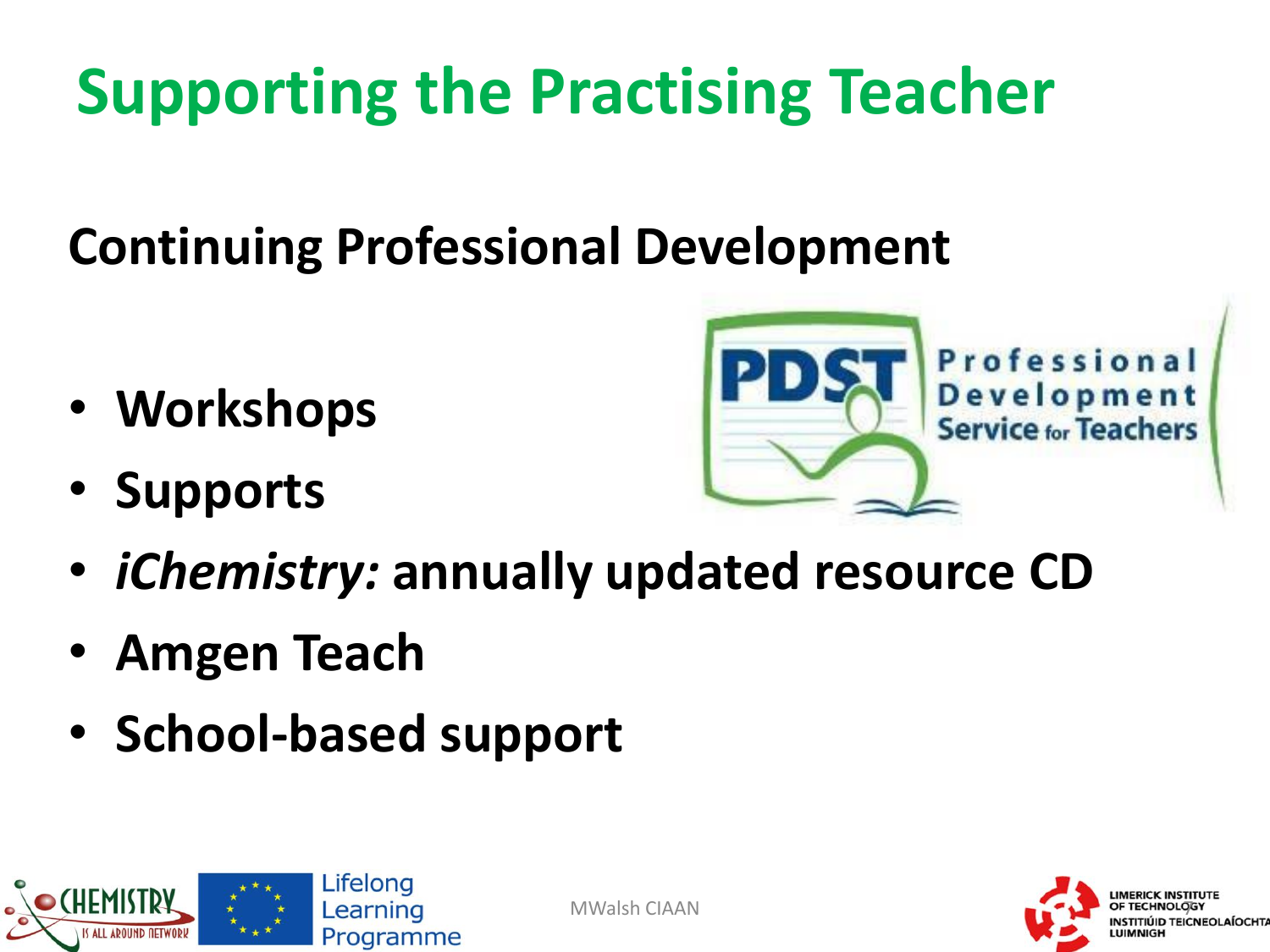## **Supporting the Practising Teacher**

### **Continuing Professional Development**



• PDST links to Scientix - promotes and supports a Europe-wide collaboration among STEM teachers, education researchers, policymakers and other STEM education professionals.



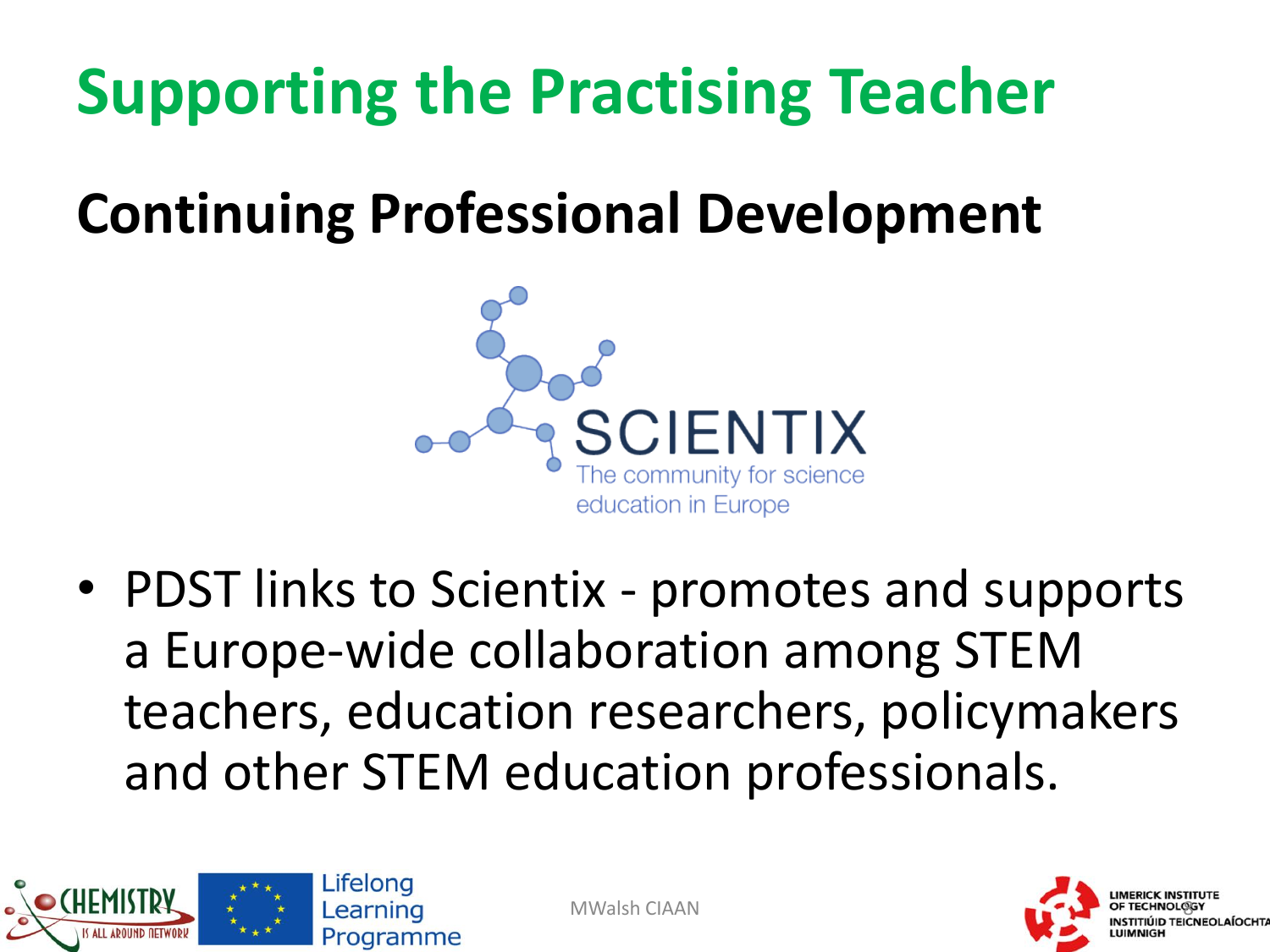## **Sharing through association**



#### **The Irish Science Teachers Association**

- Chemistry sub-committee that reacts to proposed syllabus updates, curriculum changes, examination papers and generally lobbies for the betterment of Chemistry teaching.
- Meetings and workshops where teachers hear about state-of-the-art ideas for teaching all science subjects.



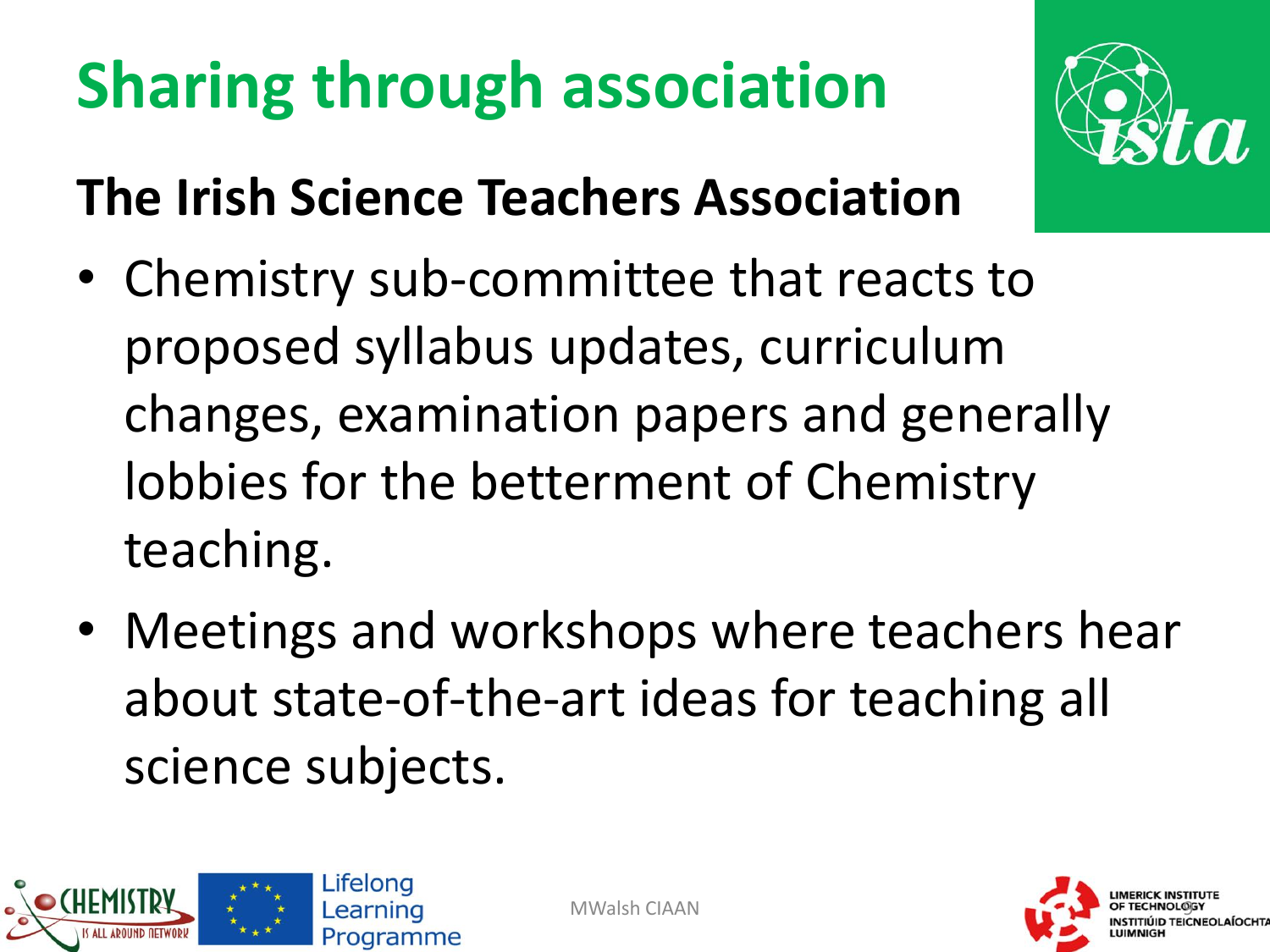# **Chemistry Education Research** bridging a gap



**Chemistry Education Research should address** how students learn, the factors affecting learning, and the methods for evaluating that learning.

The results reported should be understandable to practicing chemistry teachers and directly applicable to the teaching/learning process.

**Bunce and Robinson** 



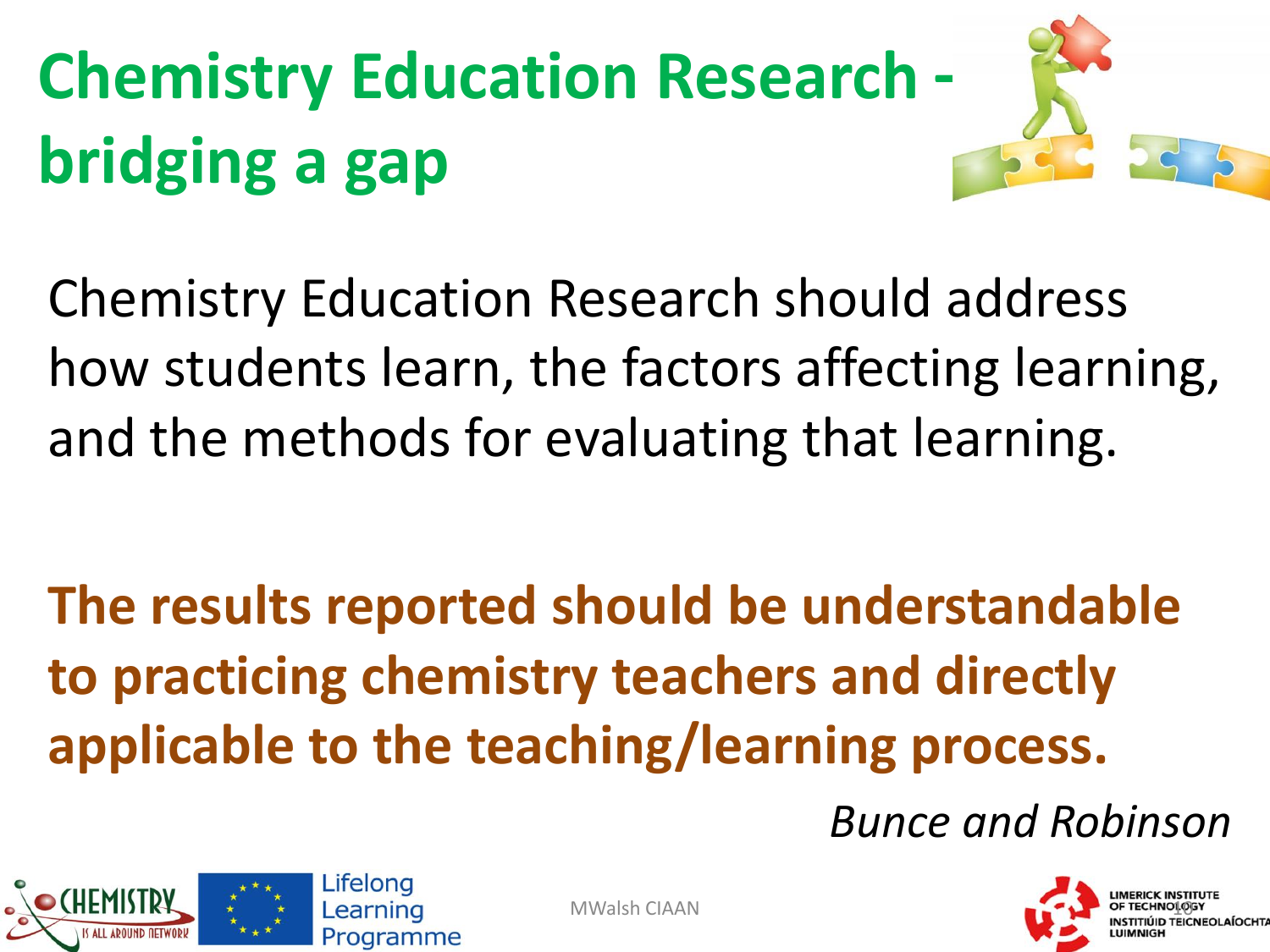# **Chemistry Education Research** bridging a gap



the data collected must be verifiable; and the results must be generalizable.





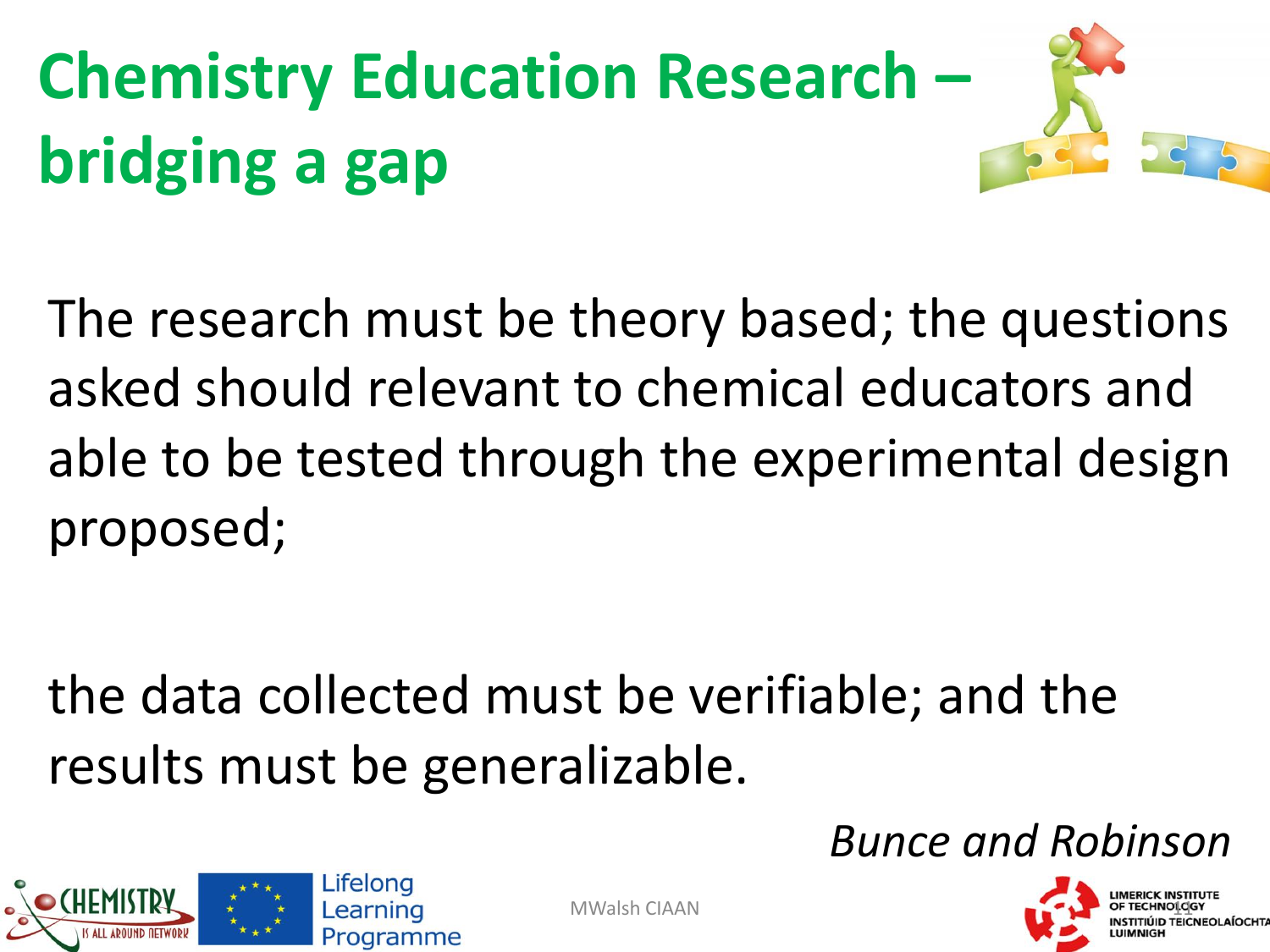# **Chemistry Education Research – sample of groups in Ireland**



| <b>Research Group</b>                                                                | themes                                                                                                                                                                          |
|--------------------------------------------------------------------------------------|---------------------------------------------------------------------------------------------------------------------------------------------------------------------------------|
| <b>Chemistry Education Research Group</b><br>(CERG) in the University of Limerick    | Misconceptions in chemistry teaching and<br>learning,<br>Language in chemistry education<br>Inquiry-based initiatives for teaching and<br>learning including the SALIS project. |
| <b>Chemistry Education Research Team</b><br>(CERT) in Dublin Institute of Technology | CERT has very close links with the Royal<br>Society of Chemistry<br><b>Technology Enhanced Learning</b>                                                                         |
| <b>CASTeL in Dublin City University</b>                                              | 'Skills Auditing' for new students.<br><b>Multidisciplinary Approaches.</b><br>Inquiry-based science education.                                                                 |



**IMERICK INSTITUTE** MWalsh CIAAN **12 OF TECHNOLOGISY OF TECHNOLOGISY**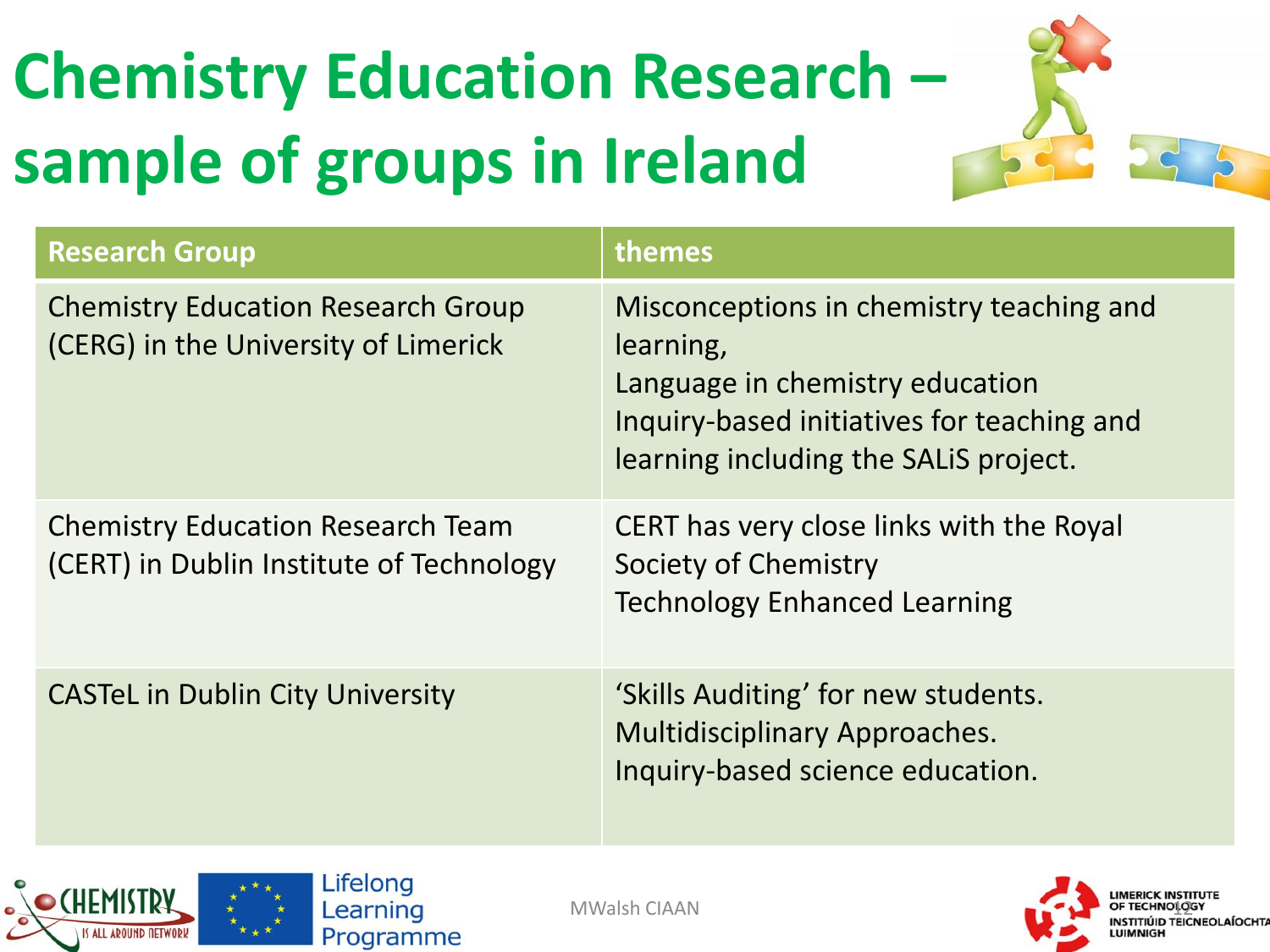# **Chemistry Education Research – access to international research**



**Chemistry Education Research and Practice**  (CERP) - a journal for teachers, researchers and other practitioners at all levels of chemistry education.

• To **bridge the gap** between the two groups so that researchers will have their results seen by those who could benefit from using them, and teachers will gain from encountering the ideas and results of those who have made a particular study of the learning process.



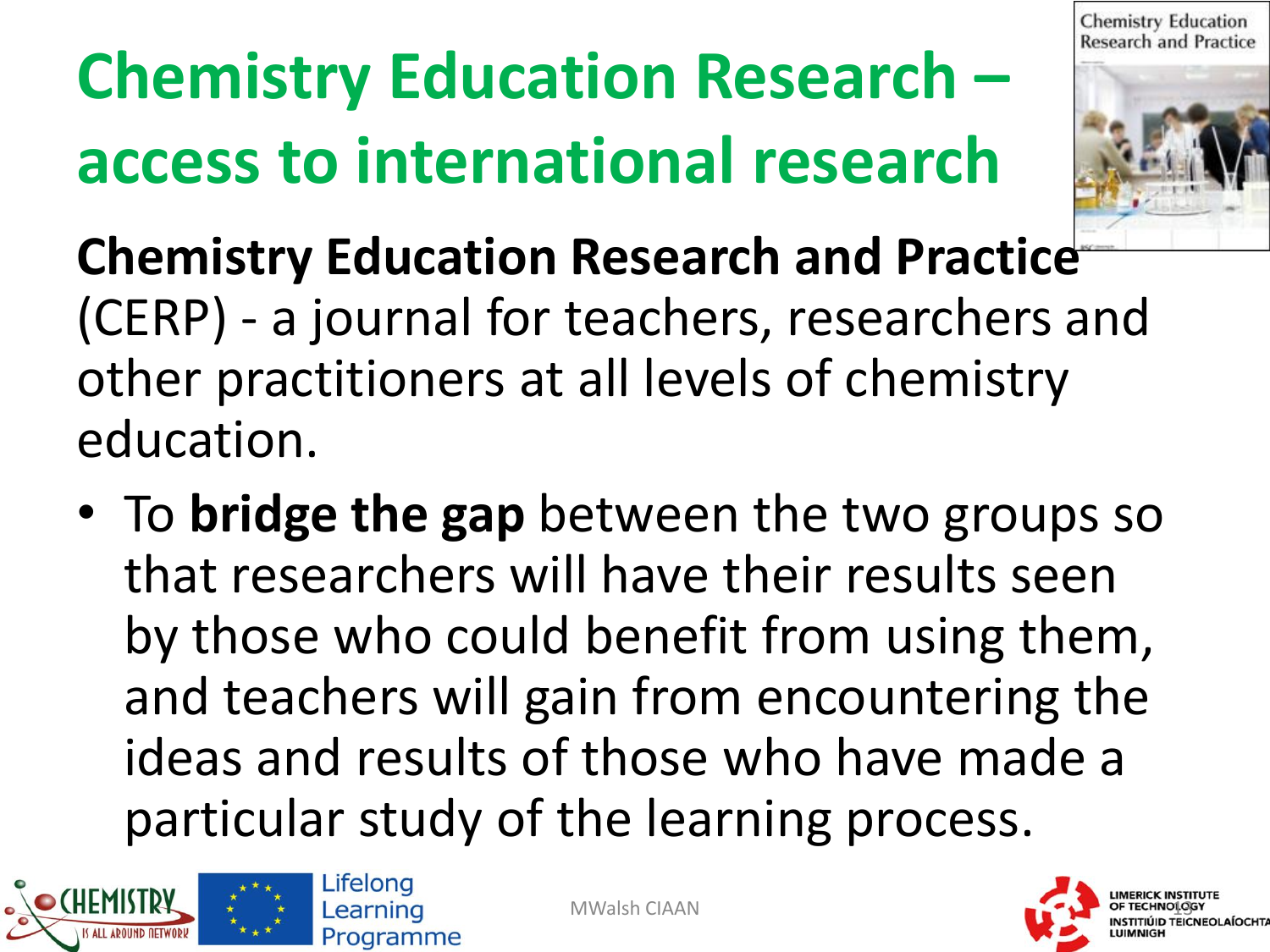## **Chemistry Education Research – access to international research**

#### **Chemistry Education Research and Practice (CERP)**

- Published free of charge, electronically, four times a year.
- Researchers can publish their work in full in a journal exclusively dedicated to chemistry education;
- Teachers of chemistry can share effective ideas and methods for the teaching and learning of chemistry.



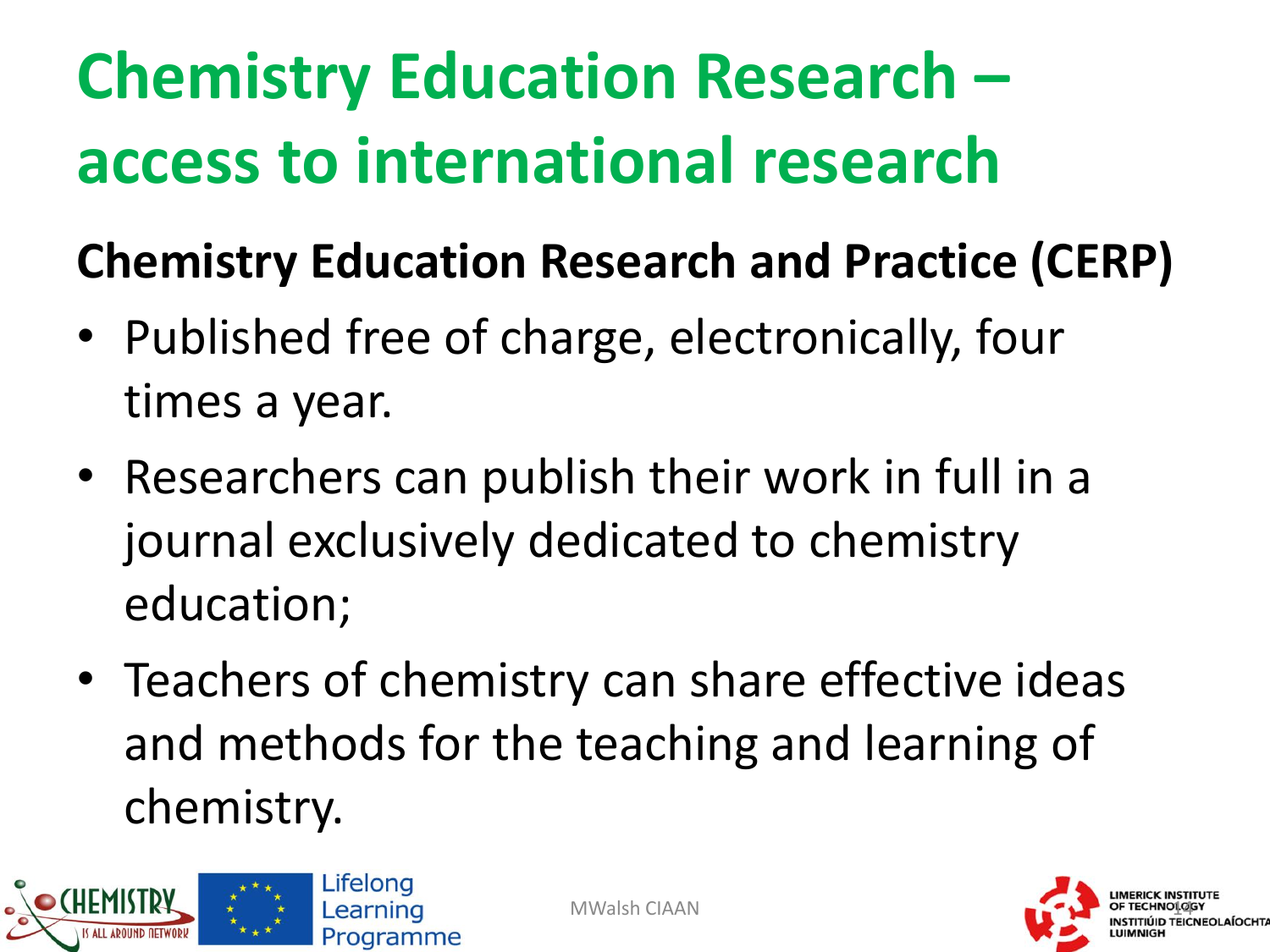### **Chemistry Education Research: Language as a barrier The Monotillation of Traxoline**

It is very important that you learn about traxoline. Traxoline is a new form of zionter. It is monotilled in Ceristanna. The Ceristannians gristerlate large amounts of fevon and then bracter it to quasel traxoline. Traxoline may well be one of our most lukised snezlaus in the future because of our zionter lescelidge.

- 1. What is traxoline?
- 2. Where is traxoline monotilled?
- 3. How is traxoline quaselled?
- 4. Why is traxoline important?



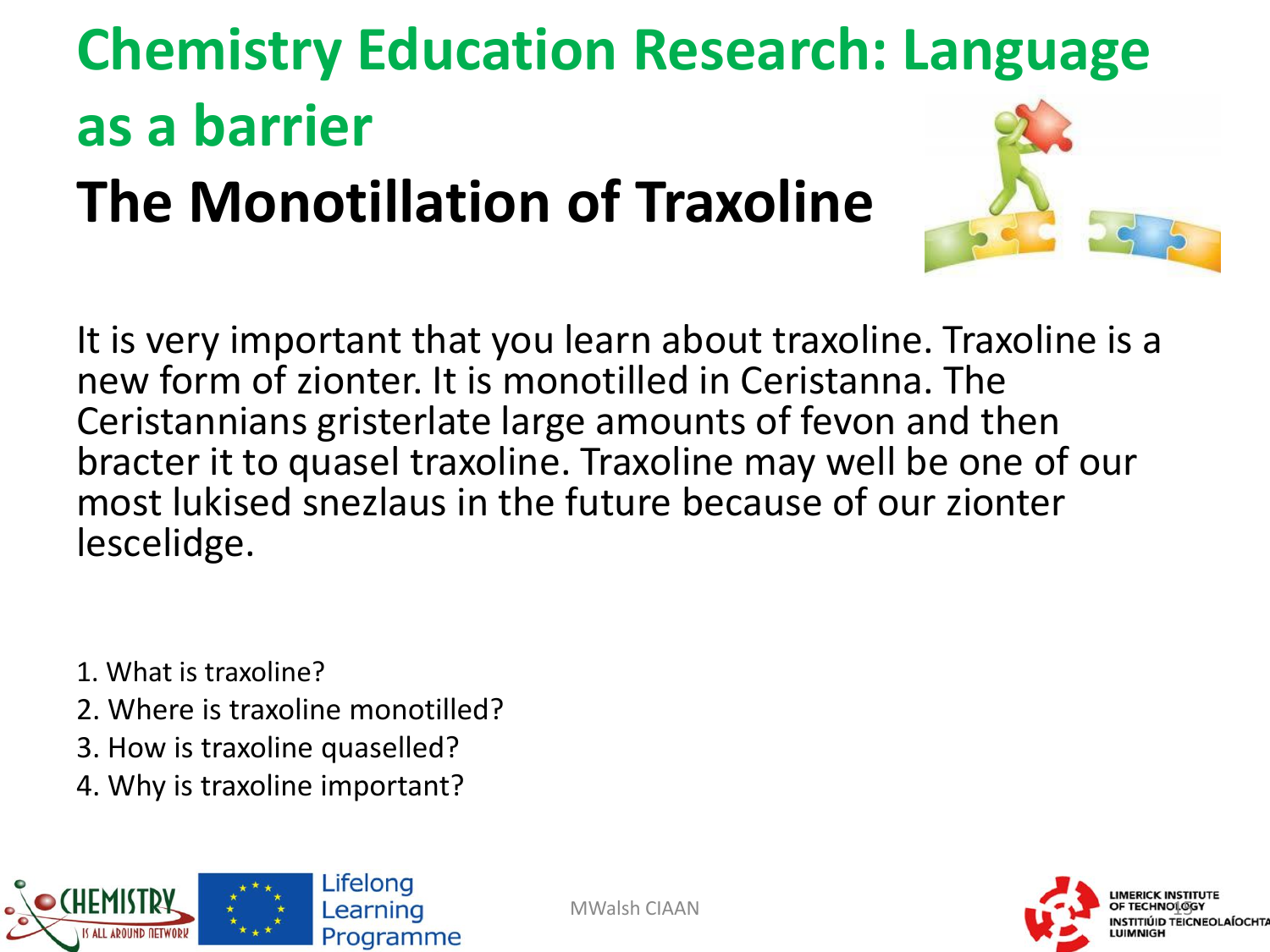# **Chemistry Education Research: The 5E Learning Cycle**

- Spiralling the curriculum from the broad concepts in relevant contexts to the abstract micro level may increase student engagement and participation in the Chemistry class.
- The 5E learning cycle may be one method of focussing on and achieving Good Practice.

Lifelona Learning Programme





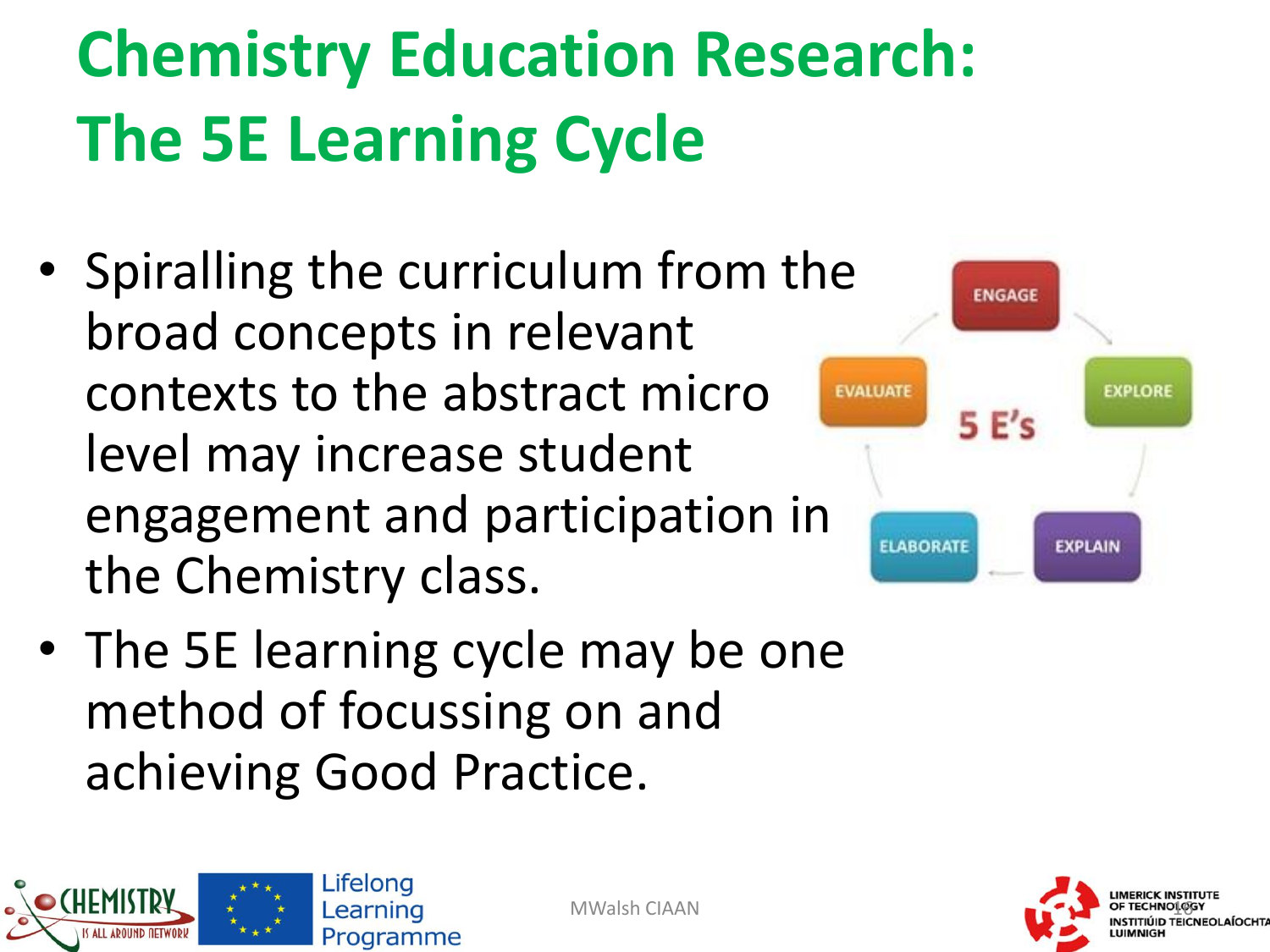## **ICT and Chemistry Teaching**

- Virtual Learning Environment (VLE): When asked about "e-learning", students reported that it was the least effective and least enjoyable teaching method.
- A similar result was derived from institutional use of virtual learning environments across several institutions in Ireland'.
- While students value imagery and active components of the work, they see them as an add-on (sometimes taking up to much of their education time) rather than a replacement for the classroom experience.



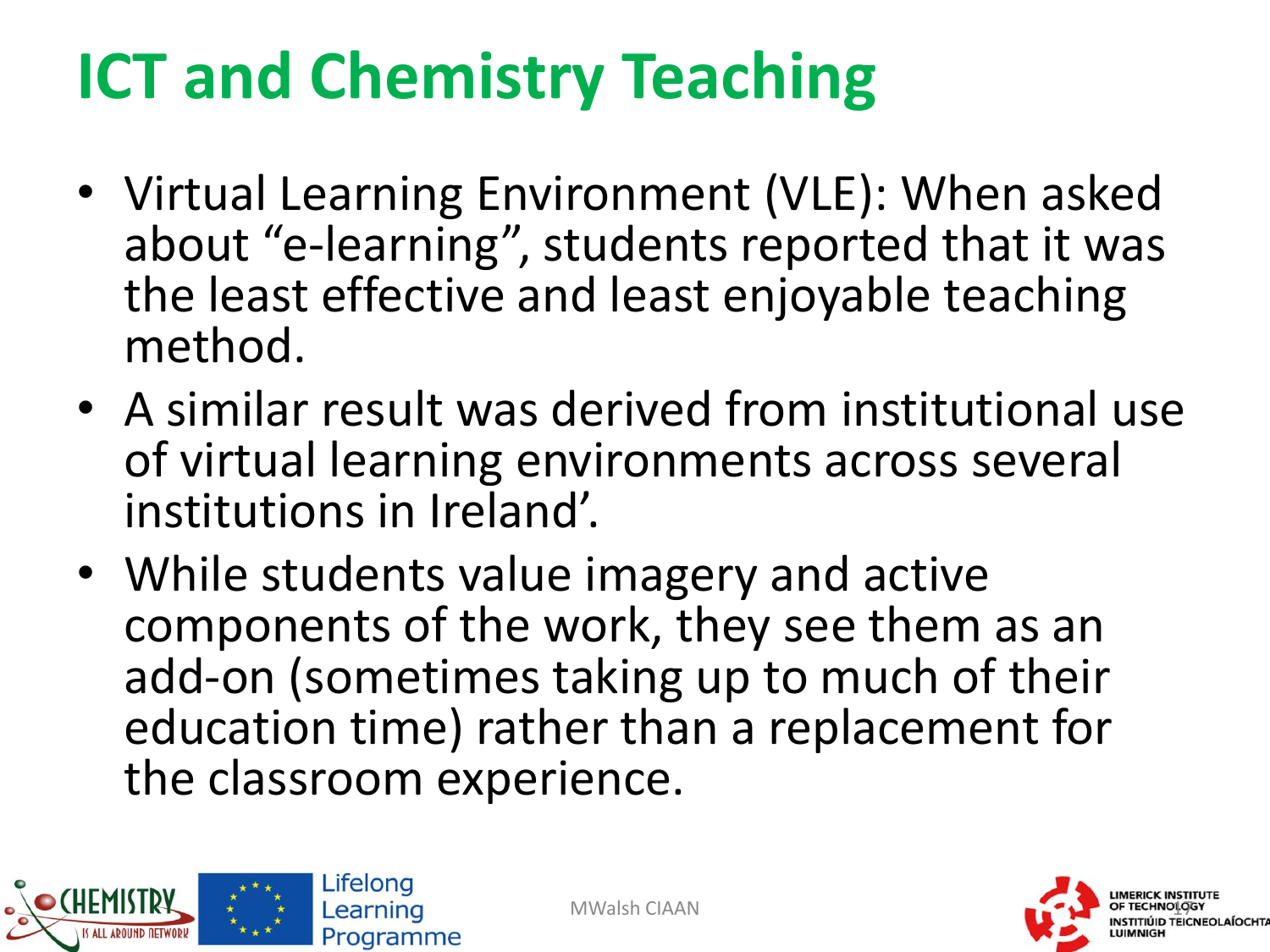





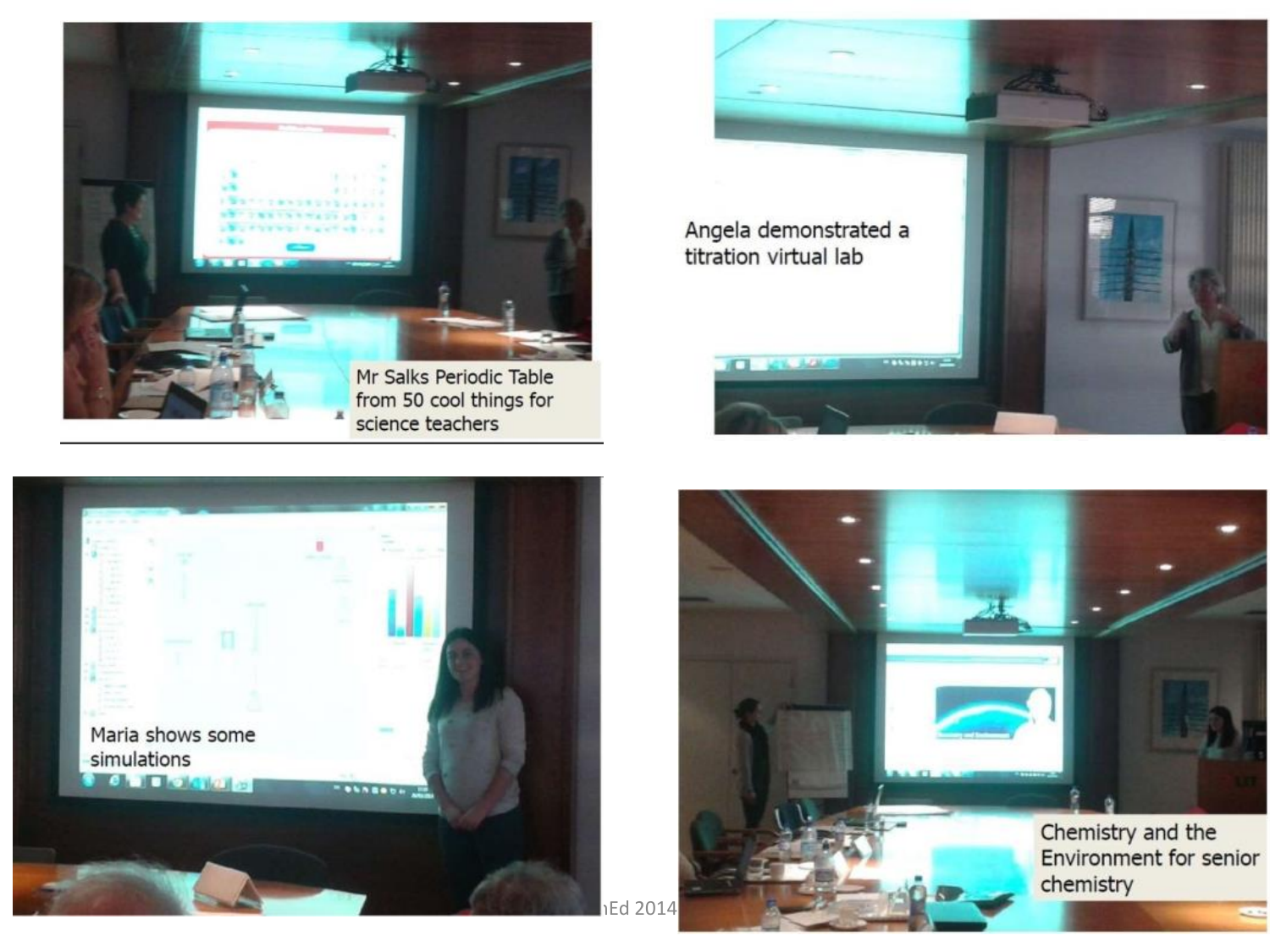#### *Results of Testing of Teaching Resources: TEACHERS*

Varying applicability of resources.

• Simulations can be difficult to download and activate.

Support tools for extra classwork, revision and homework.

• Not all students have access to ICT or internet at home!

#### **Noted positive responses from students….**

Resources can motivate students, especially videos, animations, etc.



ChemEd 2014 DIT

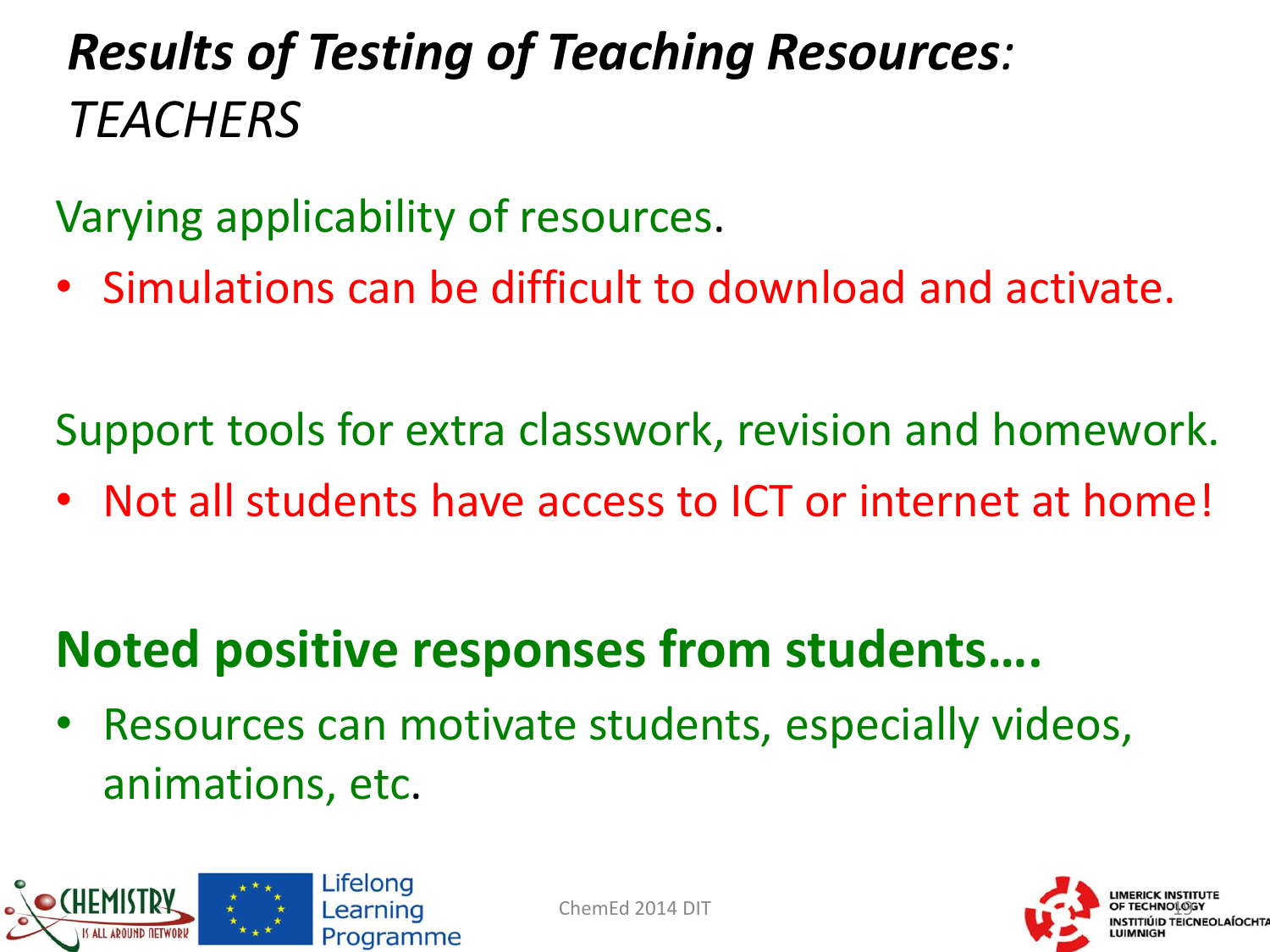## **Good Practices**

- Preparation and advance testing by teachers is important.
- Students must also see where the resource 'fits' with their coursework.
- For example, one teacher tested an Acid-base titration simulation with a group of upper secondary level students.
- The teacher and student evaluations showed that while the resource was helpful, it was best used as revision after the actual laboratory and theoretical work had been completed, to reinforce the concepts covered.
- Some students liked the fact that they were given instant feedback to calculations, but others complained about it being too time-consuming.



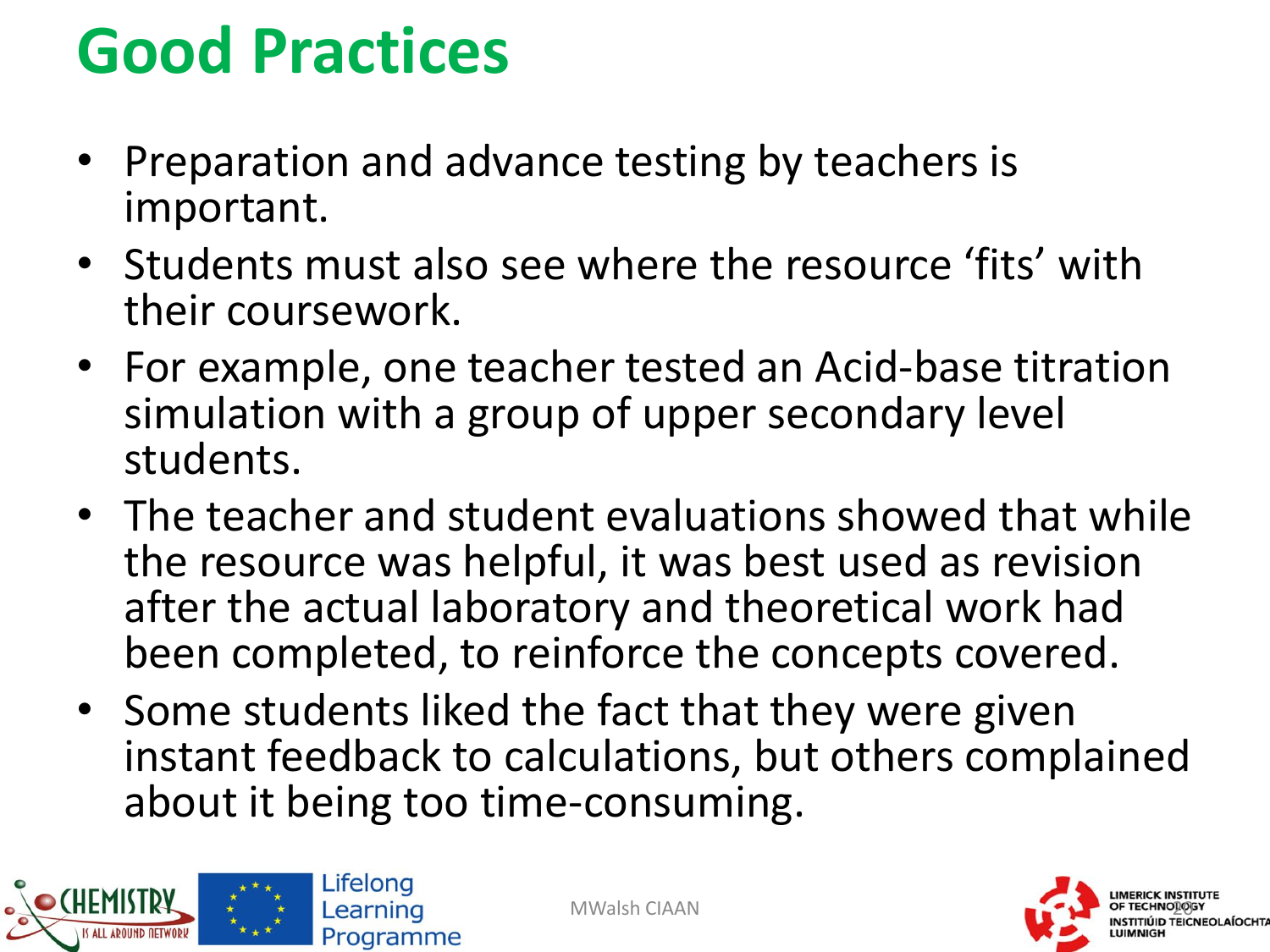# **One most excellent resource: RSC Learn Chemistry**



- 2859 resources for teaching chemistry, categorized for pupils from early primary to post-secondary level.
- Presentations, Videos, Handouts, Worksheets, Wikis, Quizzes, Experiments, Games, Tutorials, Websites, Substances, Podcasts, Simulations, Articles.
- This wealth of material is astonishingly wellselected and reviewers from six other countries in CIAAN were highly positive about this fantastic resource.



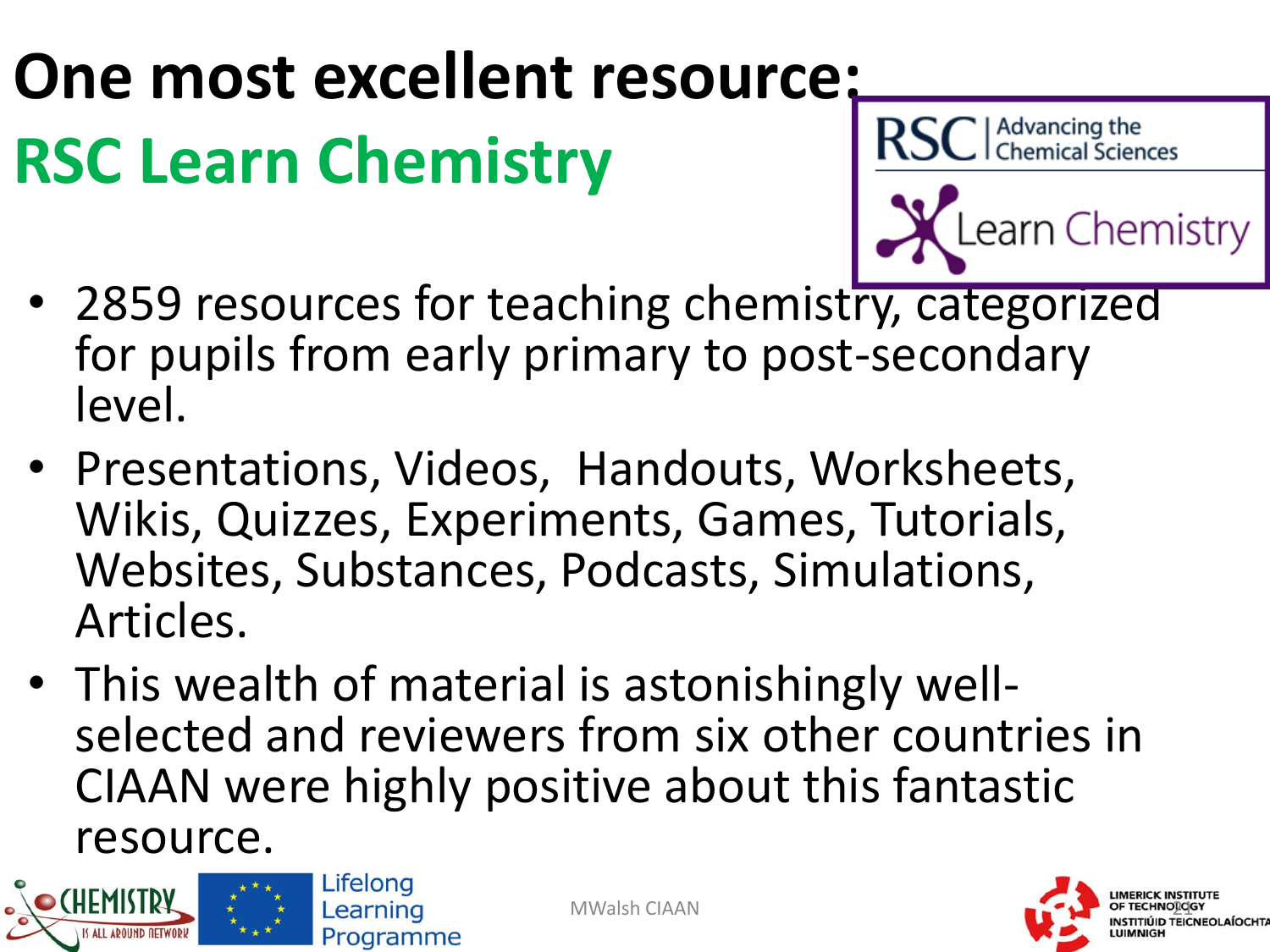## **Successful Experiences and Good Practices – Lessons learned**

- The group of experts, teachers and associates in the Irish CIAAN team are colleagues who have previously collaborated in one or more of a number of ways.
- We all have a number of things in common we love teaching Chemistry/Science, we value and participate in CPD, we appreciate the value of networking and sharing.
- Our workshops have followed the practice of active participation and the comments of the teachers and experts in their testimonials evaluate their experiences of the project:



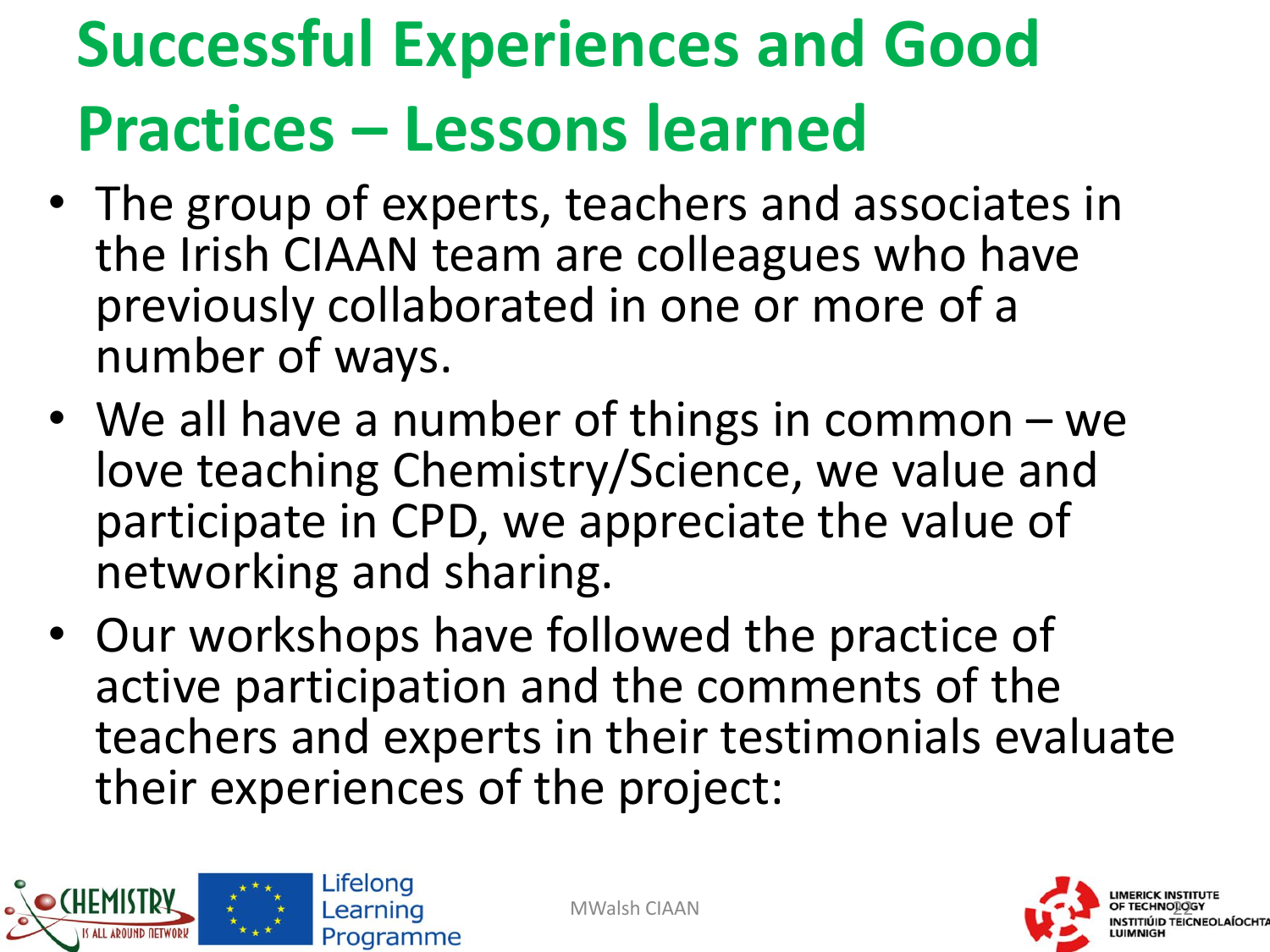# **Learning from Networking**

- *'I use the teaching resource section of the portal almost every day when preparing classes or looking for new ways to teach a particular topic. The interactive resources are particularly useful, as ICT is now an integral part of the teaching and learning experience.' Mairead Glynn*
- *'Each time we met I left feeling energised and enthusiastic about teaching and had lots of New ideas to try in the classroom. '*

*Michelle Herbert*

• *'Being involved in a European project of this nature has been a very worthwhile experience. It provided both my students and me with more resources and a greater understanding of how chemistry could be taught and learned in the classroom.'*







Lifelona Learning Programme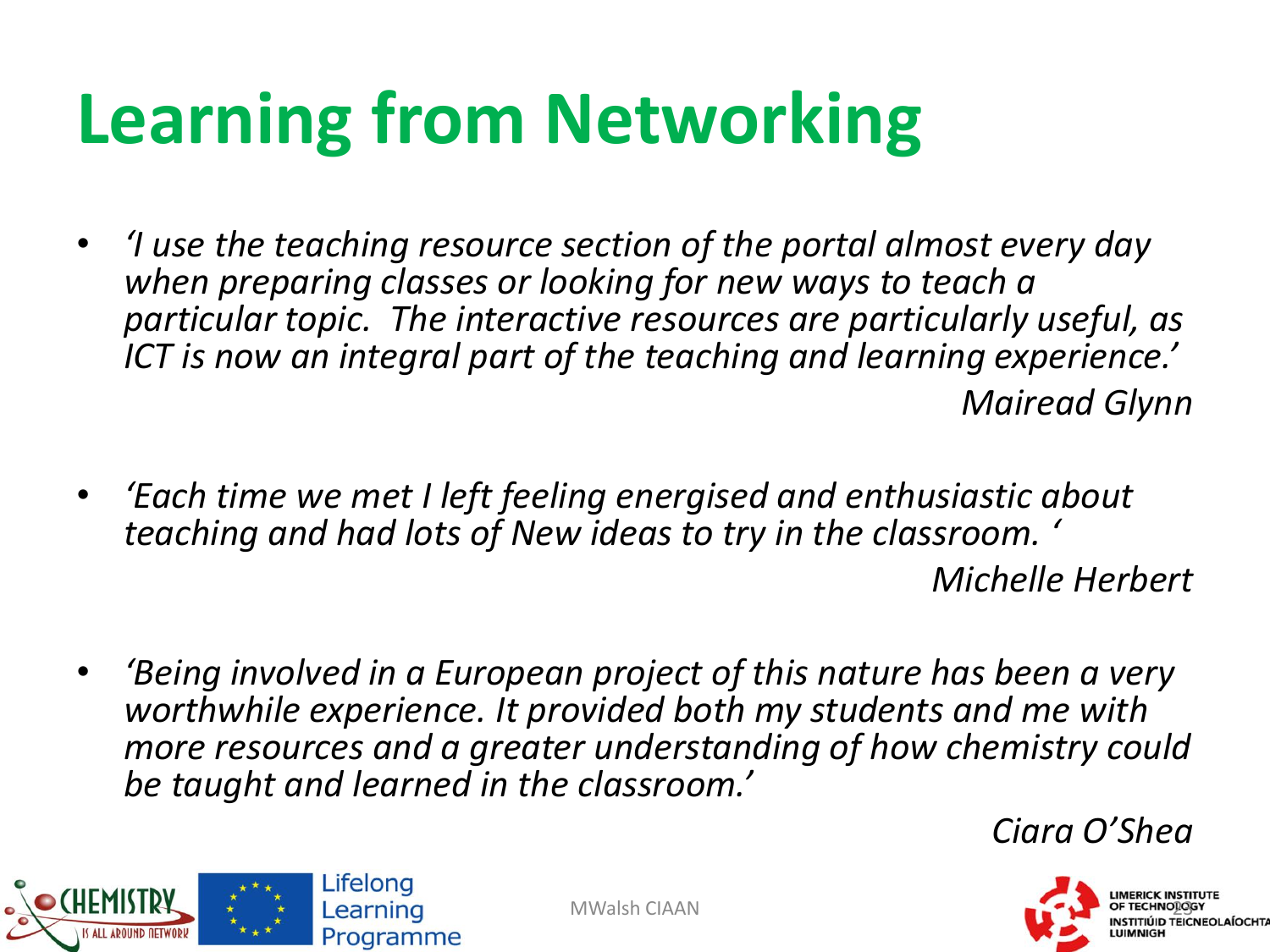

## **Irish Network Teachers**

Ciara O'Shea



Maria Sheehan Angela Gammell



#### Diane Condon Rose Lawlor











Mairead Glynn



#### Brian Dillon & Grace Kenny



Michelle Herbert





#### Ciara O'Driscoll

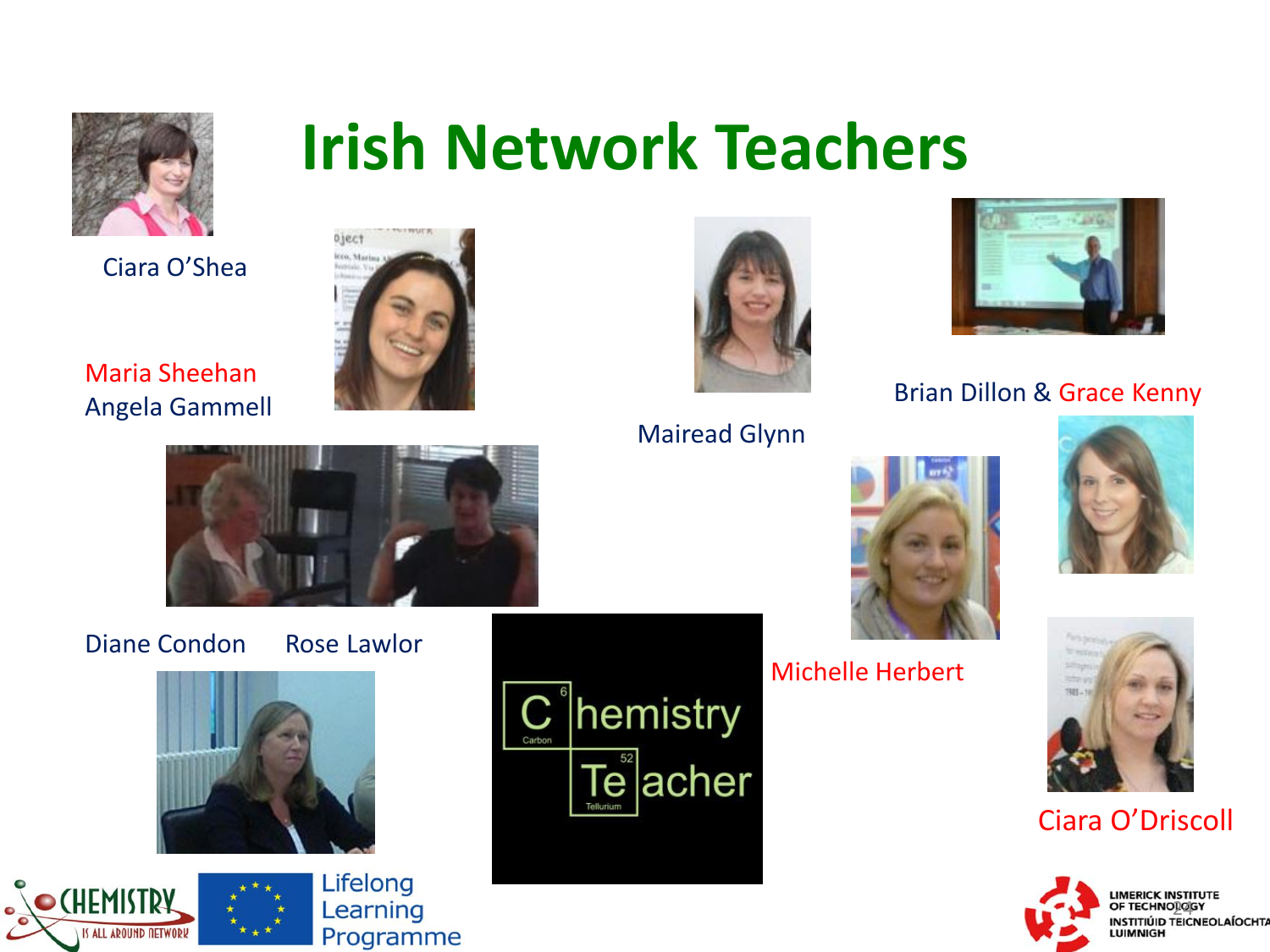## **What is networking?**





- **• Developing relationships or contacts**
- **• Building partnerships that support**
- **• Sharing information**
- **• On-going and reciprocal in nature**